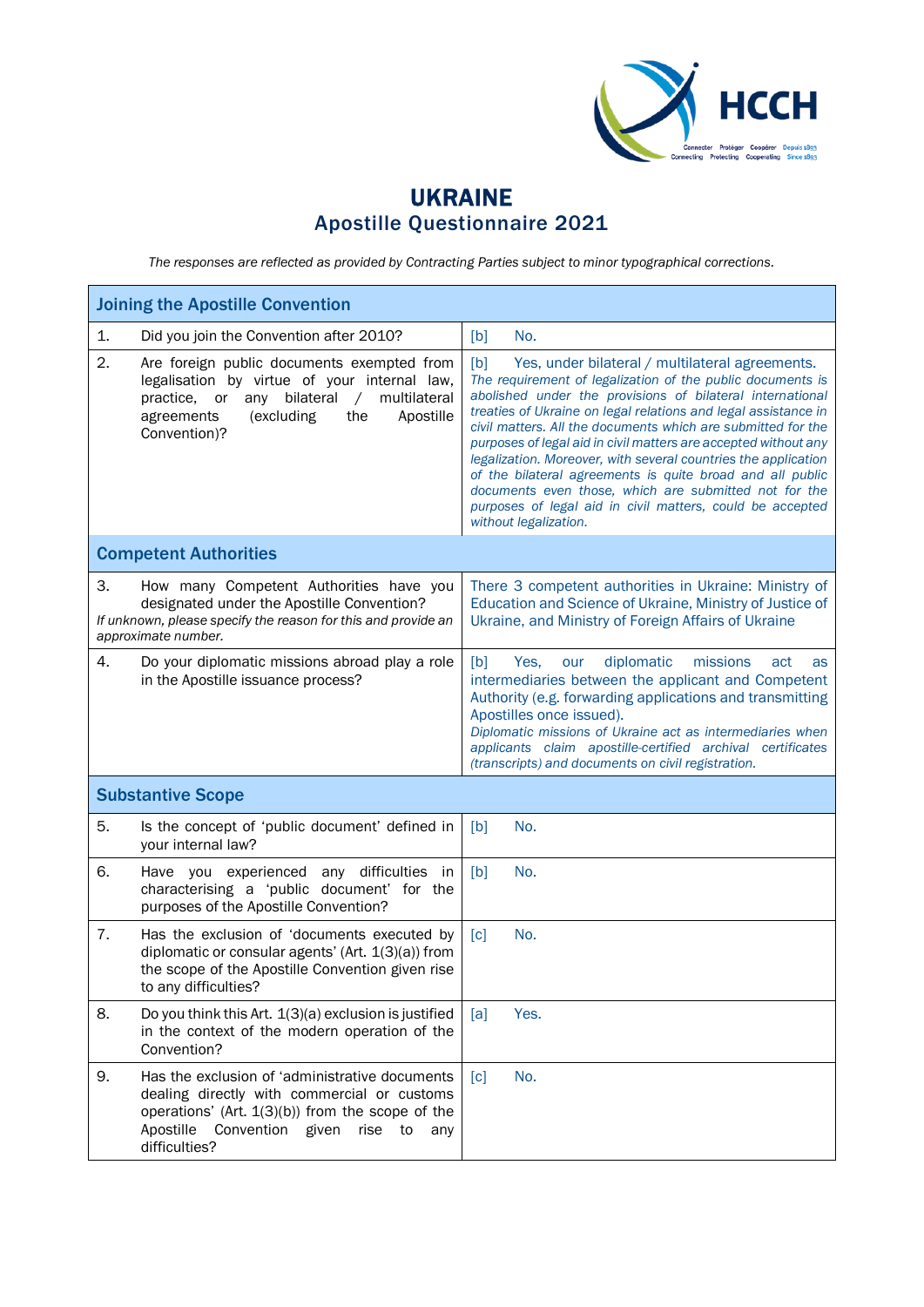| 10.       | Do you think this Art. 1(3)(b) exclusion is justified<br>in the context of the modern operation of the<br>Convention?    | [a]                                                                                               | Yes.               |                                                                                            |              |        |
|-----------|--------------------------------------------------------------------------------------------------------------------------|---------------------------------------------------------------------------------------------------|--------------------|--------------------------------------------------------------------------------------------|--------------|--------|
| 11.       | Do you issue (outgoing) or accept (incoming)                                                                             |                                                                                                   |                    |                                                                                            | <b>Issue</b> | Accept |
| document? | Apostilles for any of the following categories of                                                                        | Certificates of origin                                                                            |                    |                                                                                            | $\mathsf{X}$ |        |
|           |                                                                                                                          | <b>Export licences</b>                                                                            |                    |                                                                                            | $\mathsf{X}$ |        |
|           |                                                                                                                          | Import licences                                                                                   |                    |                                                                                            | X            |        |
|           |                                                                                                                          | Health and safety certificates<br>issued by the relevant<br>government authorities or<br>agencies |                    |                                                                                            | $\mathsf{X}$ |        |
|           |                                                                                                                          | Certificates of products<br>registration                                                          |                    |                                                                                            | X            |        |
|           |                                                                                                                          |                                                                                                   |                    | Certificates of conformity                                                                 | X            |        |
|           | End user certificates<br>(i.e. documents certifying that the<br>buyer is the end user of acquired<br>goods)              |                                                                                                   |                    | $\mathsf{X}$                                                                               |              |        |
|           |                                                                                                                          |                                                                                                   |                    | Commercial invoices                                                                        | X            |        |
|           | <b>Apostille Process</b>                                                                                                 |                                                                                                   |                    |                                                                                            |              |        |
|           | <b>Certification of Public Documents</b>                                                                                 |                                                                                                   |                    |                                                                                            |              |        |
| 12.       | Do any of your public documents require some<br>other intermediate certification before the<br>issuance of an Apostille? | [a]                                                                                               |                    | Yes, an intermediate certification is required for<br>some categories of public documents. |              |        |
|           | For Parties that answered yes to Q12.                                                                                    | Category of public<br>Why certification is required<br>document                                   |                    |                                                                                            |              |        |
|           | 12.1. What categories of public document require<br>intermediate certification and why?                                  | Archival<br>Confirmation of the validity of the<br>reference<br>certificate<br>(transcript)       |                    |                                                                                            |              |        |
|           |                                                                                                                          |                                                                                                   |                    |                                                                                            |              |        |
|           |                                                                                                                          |                                                                                                   |                    |                                                                                            |              |        |
|           |                                                                                                                          |                                                                                                   |                    |                                                                                            |              |        |
|           | <b>Requesting an Apostille (Outgoing)</b>                                                                                |                                                                                                   |                    |                                                                                            |              |        |
| 13.       | How can an Apostille be requested?                                                                                       | [a]                                                                                               | In person.         |                                                                                            |              | X      |
|           |                                                                                                                          | [b]<br>By post.                                                                                   |                    |                                                                                            | X            |        |
|           |                                                                                                                          | By email.<br>[c]                                                                                  |                    |                                                                                            |              |        |
|           |                                                                                                                          | $\lceil d \rceil$                                                                                 | Through a website. |                                                                                            |              | X      |
|           |                                                                                                                          | [e]                                                                                               | Other.             |                                                                                            |              |        |
| 14.       | When issuing an Apostille, do you enquire about<br>the State of destination?                                             | [a]<br>Yes, in the application form.                                                              |                    |                                                                                            |              |        |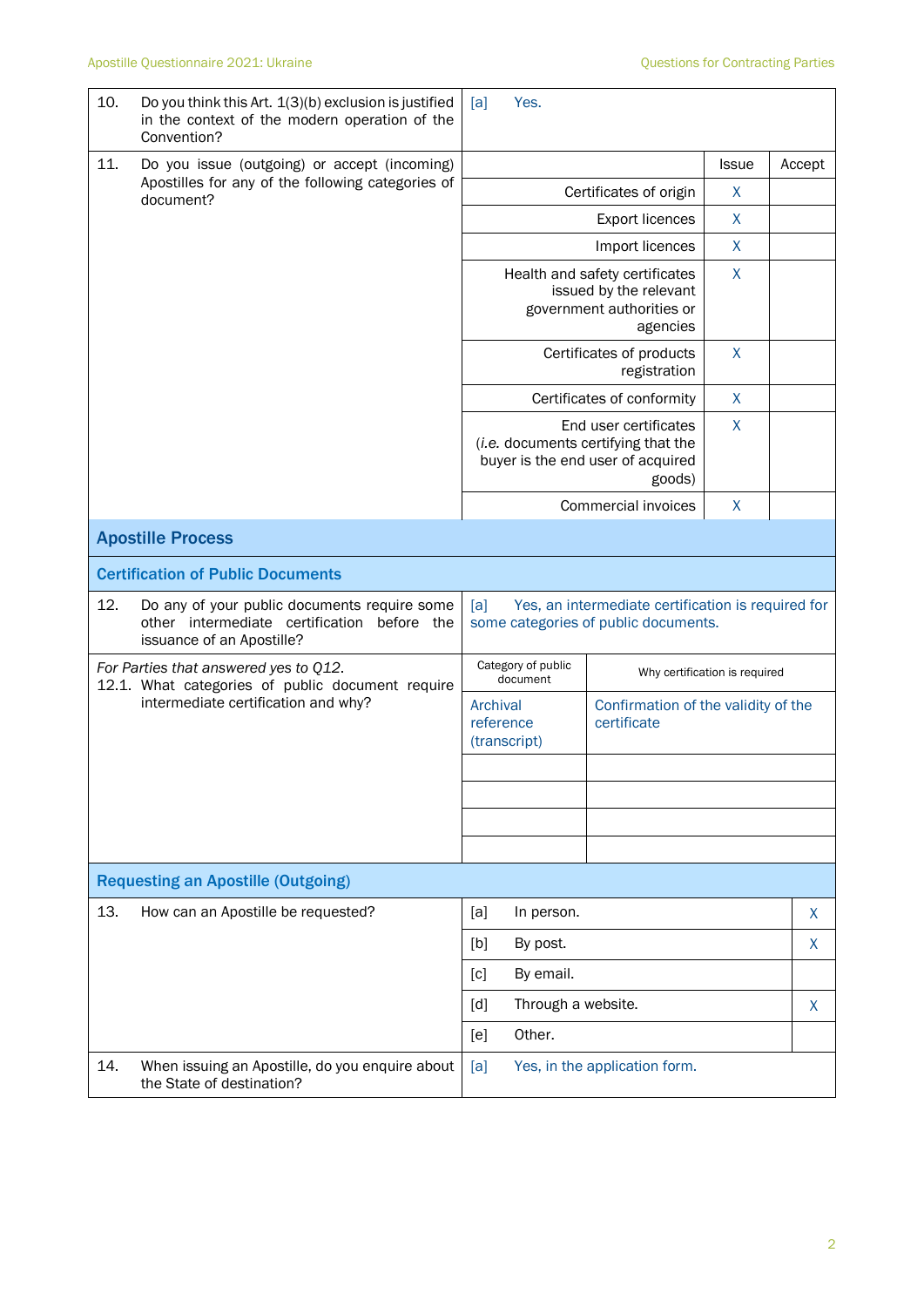| 15. | How long does it take for an Apostille to be<br>issued? | In-person request<br>(paper Apostille)                                                                                                                                                                                                                                                                                                                                                                                                                                                                                                                                                                                                                                                                                                                                                                           | Other requests<br>(from the time of<br>receipt) (paper<br>Apostille)                                                                                                                                                                                                                                                                                                                                                                                                                                                                                                                                                                                                                                                                                                                                                       | e-Apostille requests |
|-----|---------------------------------------------------------|------------------------------------------------------------------------------------------------------------------------------------------------------------------------------------------------------------------------------------------------------------------------------------------------------------------------------------------------------------------------------------------------------------------------------------------------------------------------------------------------------------------------------------------------------------------------------------------------------------------------------------------------------------------------------------------------------------------------------------------------------------------------------------------------------------------|----------------------------------------------------------------------------------------------------------------------------------------------------------------------------------------------------------------------------------------------------------------------------------------------------------------------------------------------------------------------------------------------------------------------------------------------------------------------------------------------------------------------------------------------------------------------------------------------------------------------------------------------------------------------------------------------------------------------------------------------------------------------------------------------------------------------------|----------------------|
|     |                                                         | Other<br>Possible terms of<br>processing: from<br>2 hours to 30<br>working days,<br>depending on the<br>type of<br>educational<br>document and<br>the choice of<br>applicant. The<br>processing time<br>may be extended<br>if it is necessary<br>to obtain sample<br>of the signature $/$<br>seal. Issuing of<br>Apostille shall be<br>carried out within<br>2 working days. If<br>necessary to<br>obtain a sample<br>signature, seal<br>and $\sqrt{}$ or stamp,<br>as well as the<br>verification of<br>documents on<br>state registration<br>of acts of civil<br>status in cases of<br>lack of<br>information about<br>them in the State<br>Register acts of<br>civil status of<br>citizens and / or<br>doubts about<br>their authenticity<br>the term for<br>consideration of<br>documents for<br>affixing an | Other<br>Possible terms of<br>processing: from<br>2 hours to 30<br>working days,<br>depending on the<br>type of<br>educational<br>document and<br>the choice of<br>applicant. The<br>processing time<br>may be extended<br>if it is necessary<br>to obtain sample<br>of the signature $/$<br>seal. Issuing of<br>Apostille shall be<br>carried out within<br>2 working days. If<br>necessary to<br>obtain a sample<br>signature, seal<br>and $\overline{\prime}$ or stamp,<br>as well as the<br>verification of<br>documents on<br>state registration<br>of acts of civil<br>status in cases of<br>lack of<br>information about<br>them in the State<br>Register acts of<br>civil status of<br>citizens and / or<br>doubts about<br>their authenticity<br>the term for<br>consideration of<br>documents for<br>affixing an |                      |
|     |                                                         | apostille may be<br>extended to 20<br>working days.                                                                                                                                                                                                                                                                                                                                                                                                                                                                                                                                                                                                                                                                                                                                                              | apostille may be<br>extended to 20<br>working days.                                                                                                                                                                                                                                                                                                                                                                                                                                                                                                                                                                                                                                                                                                                                                                        |                      |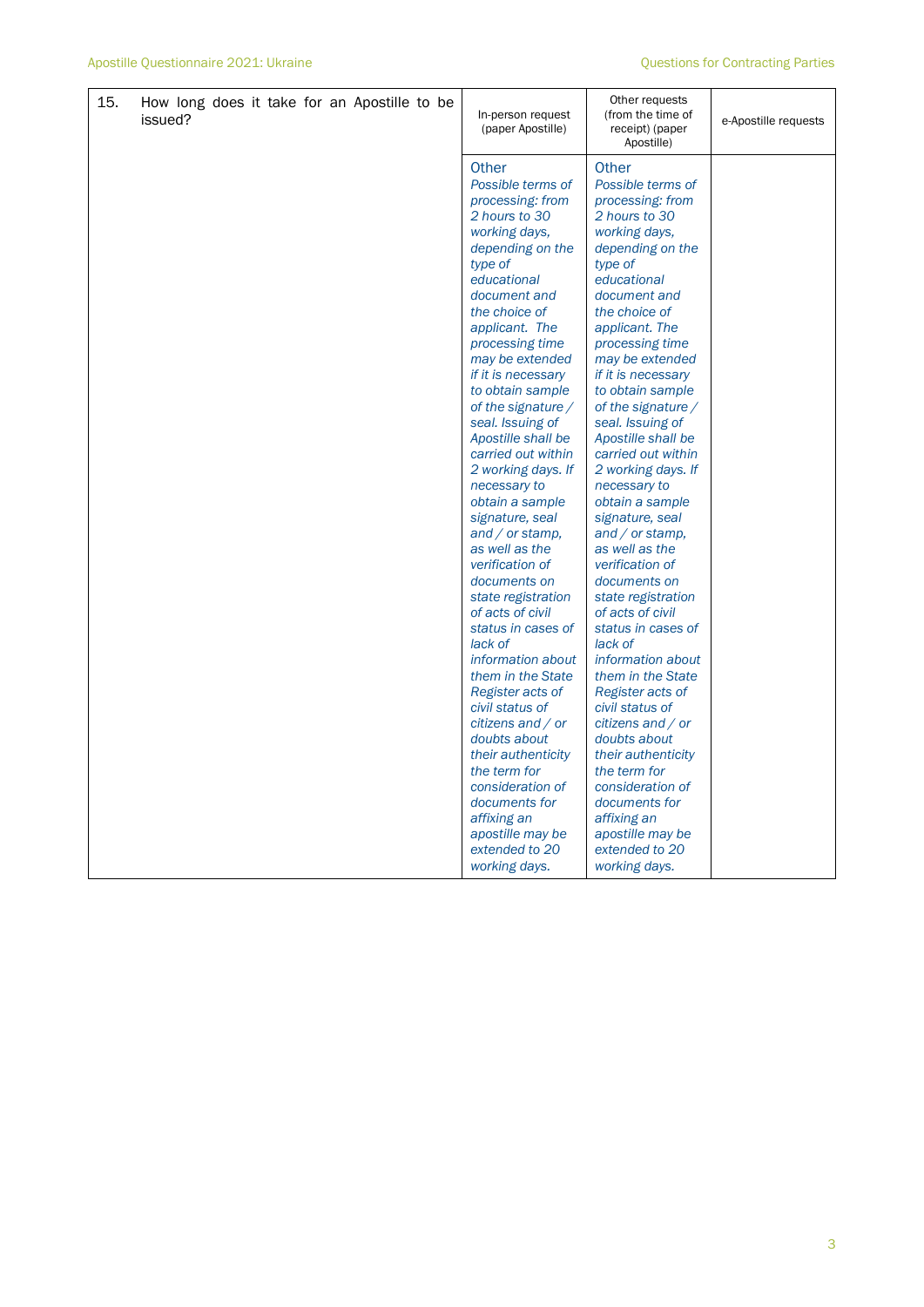| 16. | Does your Competent Authority impose a fee for<br>issuing an Apostille?                                                                                                                                                                       | Yes, but the price is dependent on, for example,<br>[b]<br>the category of public document(s), the Competent<br>Authority, or the type of application.<br>The cost of Appostile issued by the Ministry for Foreign Affairs<br>of Ukraine is:<br>Standard procedure (Apostille is issued on the 5th business<br>$day)$ :<br>for physical persons - equivalent - 5 euros (150 UAH);<br>for juridical persons - equivalent - 10 euros (300 UAH).<br>Expedited procedure (Apostille is issued in less than 5<br>business days):<br>for physical persons - equivalent - 15 euros (450 UAH);<br>for juridical persons - equivalent - 30 euros (900 UAH).<br>Ministry of Education and Science of Ukraine, the cost is:<br>for physical persons - equivalent - 1.5 euros (51 UAH);<br>for juridical persons - equivalent - 2.5 euros (85 UAH).<br>Additionally the applicant can choose services (remote<br>submission, processing of order from abroad, order delivery,<br>etc.). The fee for urgency or additional services is in the<br>range: the equivalent of 5.3-29.2 euros (180-990 UAH).<br>Ministry of Justice of Ukraine, the cost is:<br>for physical persons - equivalent - 1.5 euros (51 UAH);<br>for juridical persons - equivalent - 2.5 euros (85 UAH). |
|-----|-----------------------------------------------------------------------------------------------------------------------------------------------------------------------------------------------------------------------------------------------|-------------------------------------------------------------------------------------------------------------------------------------------------------------------------------------------------------------------------------------------------------------------------------------------------------------------------------------------------------------------------------------------------------------------------------------------------------------------------------------------------------------------------------------------------------------------------------------------------------------------------------------------------------------------------------------------------------------------------------------------------------------------------------------------------------------------------------------------------------------------------------------------------------------------------------------------------------------------------------------------------------------------------------------------------------------------------------------------------------------------------------------------------------------------------------------------------------------------------------------------------------------------|
|     | <b>Issuing an Apostille (Outgoing)</b>                                                                                                                                                                                                        |                                                                                                                                                                                                                                                                                                                                                                                                                                                                                                                                                                                                                                                                                                                                                                                                                                                                                                                                                                                                                                                                                                                                                                                                                                                                   |
| 17. | How is the origin of a public document verified<br>for the purpose of issuing an Apostille (i.e.<br>verification of the authenticity of the signature,<br>the capacity of the signer, and the identity of the<br>seal / stamp (Art. $5(2)$ )? | Multiple Competent Authorities.<br>[b]<br>[v]<br>databases<br>Multiple<br>separate<br>sample<br>of<br>signatures / seals / stamps, some in paper form, some<br>electronic.                                                                                                                                                                                                                                                                                                                                                                                                                                                                                                                                                                                                                                                                                                                                                                                                                                                                                                                                                                                                                                                                                        |
| 18. | How does a Competent Authority address<br>situations where it is unable to verify the origin<br>of the public document?                                                                                                                       | The Competent Authority will contact the issuing<br>[b]<br>authority to confirm authenticity but will not issue the<br>Apostille until the new signature, stamp or seal is added<br>to the database.                                                                                                                                                                                                                                                                                                                                                                                                                                                                                                                                                                                                                                                                                                                                                                                                                                                                                                                                                                                                                                                              |
| 19. | In what language(s) are the 10 standard items<br>of your Apostilles available?                                                                                                                                                                | [a]<br>In one language.<br>The Apostille stamp is filled out in the official language of<br>Ukraine - Ukrainian.                                                                                                                                                                                                                                                                                                                                                                                                                                                                                                                                                                                                                                                                                                                                                                                                                                                                                                                                                                                                                                                                                                                                                  |
| 20. | In what language(s) are the blank fields of your<br>Apostilles filled in?                                                                                                                                                                     | [a]<br>In one language.<br>The Apostille stamp is filled out in the official language of<br>Ukraine - Ukrainian.                                                                                                                                                                                                                                                                                                                                                                                                                                                                                                                                                                                                                                                                                                                                                                                                                                                                                                                                                                                                                                                                                                                                                  |
| 21. | How are the blank fields of your Apostilles filled<br>in?                                                                                                                                                                                     | [b]<br>Using computer software.<br>In the Ministry for Foreign Affairs of Ukraine there is special<br>software for registration of Apostille-certified documents and<br>printing out the Apostilles.<br>In the Ministry of Education and Science of Ukraine Apostille<br>is formed using an automated database of documents since<br>the end of November 2012.<br>The Ministry of Justice of Ukraine uses e-Register.                                                                                                                                                                                                                                                                                                                                                                                                                                                                                                                                                                                                                                                                                                                                                                                                                                             |
|     | <b>Apostille Registers</b>                                                                                                                                                                                                                    |                                                                                                                                                                                                                                                                                                                                                                                                                                                                                                                                                                                                                                                                                                                                                                                                                                                                                                                                                                                                                                                                                                                                                                                                                                                                   |
| 22. | How is your Apostille register, required by<br>Article 7, maintained?                                                                                                                                                                         | Multiple Competent Authorities.<br>[b]<br>[vi]<br>Other.<br>The Ministry of Justice of Ukraine uses e-Register which is<br>publicly accessible online. The Ministry for Foreign Affairs of<br>Ukraine and the Ministry of Education and Science of Ukraine<br>use the separate electronic registers.                                                                                                                                                                                                                                                                                                                                                                                                                                                                                                                                                                                                                                                                                                                                                                                                                                                                                                                                                              |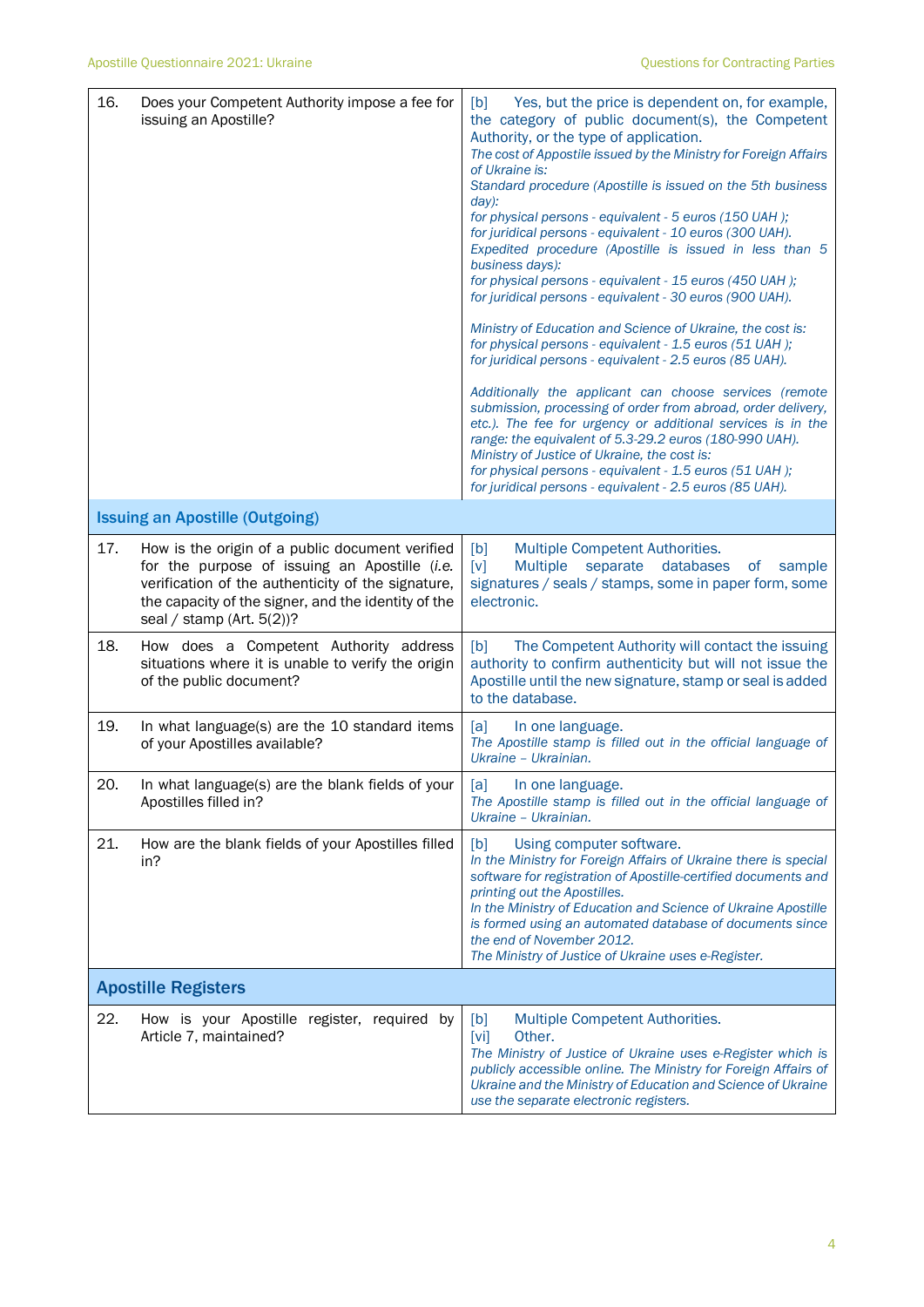| 23. | What particulars are contained in your Apostille<br>register?                                                                                                                                  | [a]<br>Number and date of the Apostille<br>(required).                                                                                                                                                                                                                                                                                                                                                                                                                                                                                                                     | X     |  |  |
|-----|------------------------------------------------------------------------------------------------------------------------------------------------------------------------------------------------|----------------------------------------------------------------------------------------------------------------------------------------------------------------------------------------------------------------------------------------------------------------------------------------------------------------------------------------------------------------------------------------------------------------------------------------------------------------------------------------------------------------------------------------------------------------------------|-------|--|--|
|     |                                                                                                                                                                                                | [b]<br>Name and capacity of the person signing<br>the document and $/$ or the name of<br>authority whose seal or stamp is affixed<br>(required).                                                                                                                                                                                                                                                                                                                                                                                                                           | X     |  |  |
|     |                                                                                                                                                                                                | Name and / or type of underlying<br>[c]<br>document.                                                                                                                                                                                                                                                                                                                                                                                                                                                                                                                       | X     |  |  |
|     |                                                                                                                                                                                                | Description of the contents of underlying<br>[d]<br>document.                                                                                                                                                                                                                                                                                                                                                                                                                                                                                                              | X     |  |  |
|     |                                                                                                                                                                                                | Name of the applicant.<br>[e]                                                                                                                                                                                                                                                                                                                                                                                                                                                                                                                                              | X     |  |  |
|     |                                                                                                                                                                                                | State of destination.<br>$[f]$                                                                                                                                                                                                                                                                                                                                                                                                                                                                                                                                             | X     |  |  |
|     |                                                                                                                                                                                                | Copy of the Apostille.<br>[g]                                                                                                                                                                                                                                                                                                                                                                                                                                                                                                                                              | X     |  |  |
|     |                                                                                                                                                                                                | Copy of the underlying document.<br>[h]                                                                                                                                                                                                                                                                                                                                                                                                                                                                                                                                    | X     |  |  |
|     |                                                                                                                                                                                                | Other.<br>$[1]$<br>Payment amount, payment date and receipt number.<br>The name of the educational institution or institution<br>that issued the educational document and record<br>details of the educational document.                                                                                                                                                                                                                                                                                                                                                   | X     |  |  |
| 24. | Is there a limit to how long records can be<br>retained on the Apostille register?                                                                                                             | [c]<br>Yes, other.<br>25 years                                                                                                                                                                                                                                                                                                                                                                                                                                                                                                                                             |       |  |  |
| 25. | If your register is not publicly accessible, how<br>frequently do your Competent Authorities<br>receive requests to verify an Apostille they have<br>issued in the register?                   | Not applicable, register is publicly accessible.<br>[g]                                                                                                                                                                                                                                                                                                                                                                                                                                                                                                                    |       |  |  |
|     | <b>Technology &amp; the e-APP</b>                                                                                                                                                              |                                                                                                                                                                                                                                                                                                                                                                                                                                                                                                                                                                            |       |  |  |
|     |                                                                                                                                                                                                |                                                                                                                                                                                                                                                                                                                                                                                                                                                                                                                                                                            |       |  |  |
| 26. | Under your internal law, do you recognise<br>electronic / digital signatures as functionally<br>equivalent to handwritten signatures (i.e. can a<br>public document be signed electronically)? | Yes.<br>[a]<br>The Law of Ukraine "On electronic documents and electronic<br>document management" was adopted on May, 22, 2003. In<br>the meantime, the Law of Ukraine «On Electronic Trust<br>Services» determines that the document signed with the<br>qualified electronic signature by its legal validity is equivalent<br>to the handwritten signature was adopted on October, 05.<br>2017.                                                                                                                                                                           |       |  |  |
|     |                                                                                                                                                                                                | The Law of Ukraine "On electronic documents and electronic<br>management"<br>establishes<br>the<br>document<br>organizational and legal principles of electronic document<br>management and use of electronic documents. The<br>electronic document cannot be used as an original:<br>1) for certificates of inheritance;<br>2) a document that in accordance with the legislation can be<br>created only in one original copy, except in cases of existence<br>of a centralized repository of originals of electronic<br>documents;<br>3) in other cases provided by law. | basic |  |  |
| 27. | Under your internal law, are public documents<br>executed, or able to be executed, in electronic<br>form (whether or not they are to be used abroad<br>under the Convention)?                  | No, public documents are never executed in<br>[b]<br>electronic form.                                                                                                                                                                                                                                                                                                                                                                                                                                                                                                      |       |  |  |
| 28. | Do you issue e-Apostilles?                                                                                                                                                                     | Yes.<br>[a]                                                                                                                                                                                                                                                                                                                                                                                                                                                                                                                                                                |       |  |  |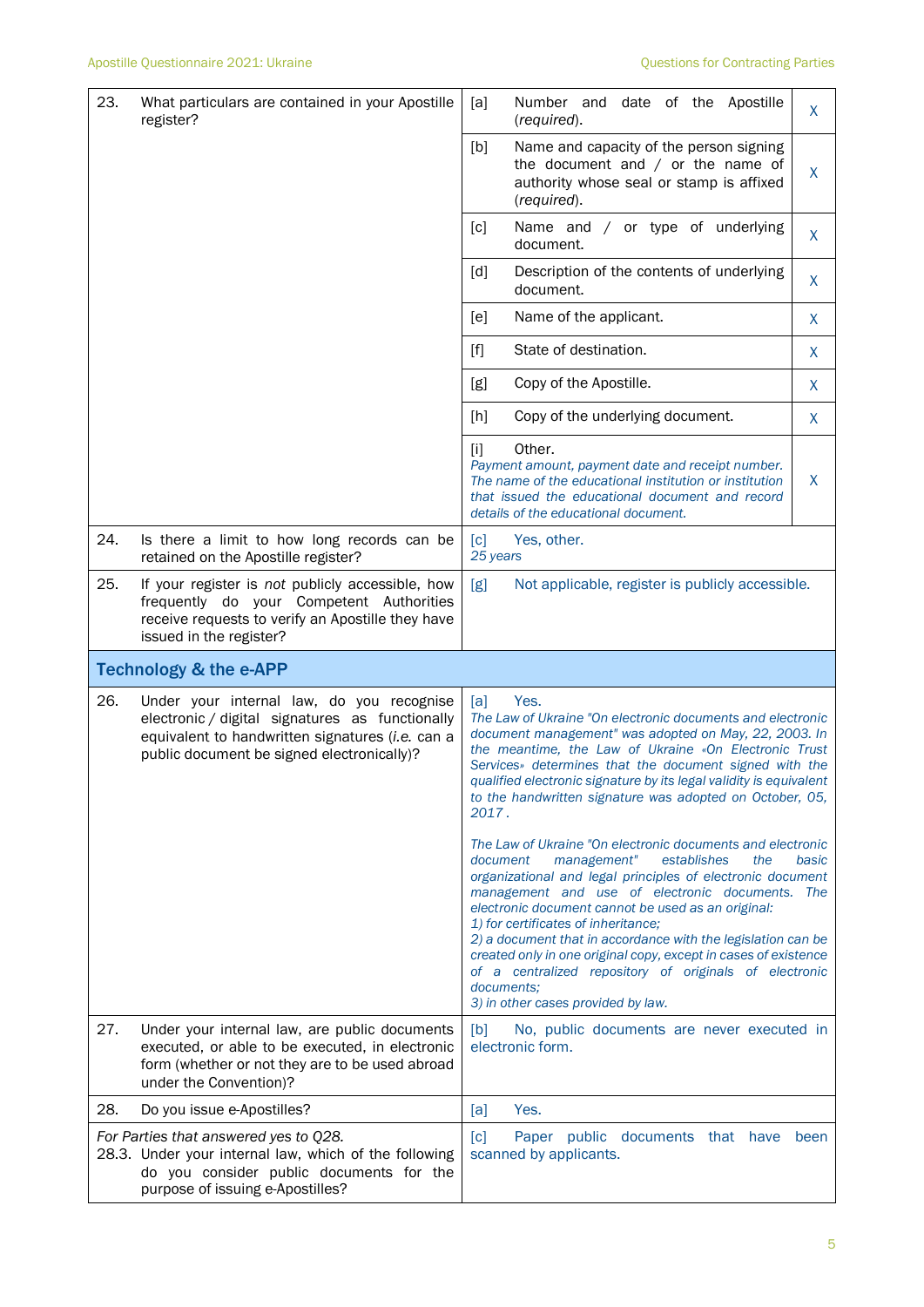| For Parties that answered yes to Q28.<br>28.4. How is an e-Apostille signed (i.e. what technology<br>apply an electronic / digital<br>used<br>to<br>is<br>signature)?     | [a]<br>A government-built certificate.                                                                                                                                                                     |
|---------------------------------------------------------------------------------------------------------------------------------------------------------------------------|------------------------------------------------------------------------------------------------------------------------------------------------------------------------------------------------------------|
| For Parties that answered yes to Q28.<br>28.5. How is an e-Apostille affixed to / associated with<br>the underlying public document to ensure it is<br>not tampered with? | The Apostille is printed on paper, bound to the<br>document and sealed with signature and seal.                                                                                                            |
| For Parties that answered yes to Q28.<br>28.6. Once issued, how is the e-Apostille transmitted<br>to the applicant?                                                       | Other.<br>[ <sub>e</sub> ]<br>The electronic transmission is not foreseen. The e-Apostille<br>should be received in the same order that the paper Apostille,<br>usually by the applicant personally.       |
| 29.<br>Are your authorities<br>equipped to<br>accept<br>incoming e-Apostilles?                                                                                            | Yes, all e-Apostilles can be processed.<br>[a]                                                                                                                                                             |
| 30.<br>Do you maintain an e-Register?                                                                                                                                     | Yes.<br>[a]                                                                                                                                                                                                |
| For Parties that answered yes to Q30.<br>30.2. What technology is used to maintain your<br>e-Register?                                                                    | Other.<br>$\lceil c \rceil$<br>Document Verifier (Ministry of Education and Science of<br>Ukraine)<br>A government-built platform (Ministry of Justice of Ukraine,<br><b>Ministry for Foreign Affairs)</b> |
| 31.<br>Have you been in contact with other Competent<br>Authorities that operate an e-APP component<br>and exchanged information and / or relevant<br>experience?         | [b]<br>No.                                                                                                                                                                                                 |
| <b>Issues with Apostilles</b>                                                                                                                                             |                                                                                                                                                                                                            |
| 32.<br>Has an Apostille <i>issued</i> by your Competent<br>Authority ever been refused by the authorities of<br>another Contracting Party on the following                | [a]<br>Form requirements (e.g. square-shaped,<br>sides of at least nine centimetres, border,<br>ink, etc).                                                                                                 |
| grounds:                                                                                                                                                                  | [b]<br>The manner in which the Apostille was<br>affixed / attached<br>the<br>underlying<br>to<br>document.                                                                                                 |
|                                                                                                                                                                           | The Apostille was not signed.<br>$\lceil c \rceil$                                                                                                                                                         |
|                                                                                                                                                                           | [d]<br>One<br>οf<br>the<br>more<br>standard<br>or<br>informational items were not filled in.                                                                                                               |
|                                                                                                                                                                           | [e]<br>The Apostille was in electronic form (an<br>e-Apostille).                                                                                                                                           |
|                                                                                                                                                                           | $[f]$<br>The underlying public document was in<br>electronic form.                                                                                                                                         |
|                                                                                                                                                                           | The underlying public document had<br>[g]<br>expired / was not issued within a certain<br>timeframe.                                                                                                       |
|                                                                                                                                                                           | The underlying document was not a<br>$[h]$<br>public document under the law of the<br>destination.                                                                                                         |
|                                                                                                                                                                           | Other.<br>$[1]$                                                                                                                                                                                            |
|                                                                                                                                                                           | Unknown.<br>$[]$<br>X                                                                                                                                                                                      |
|                                                                                                                                                                           | [k]<br>No / Not applicable.                                                                                                                                                                                |